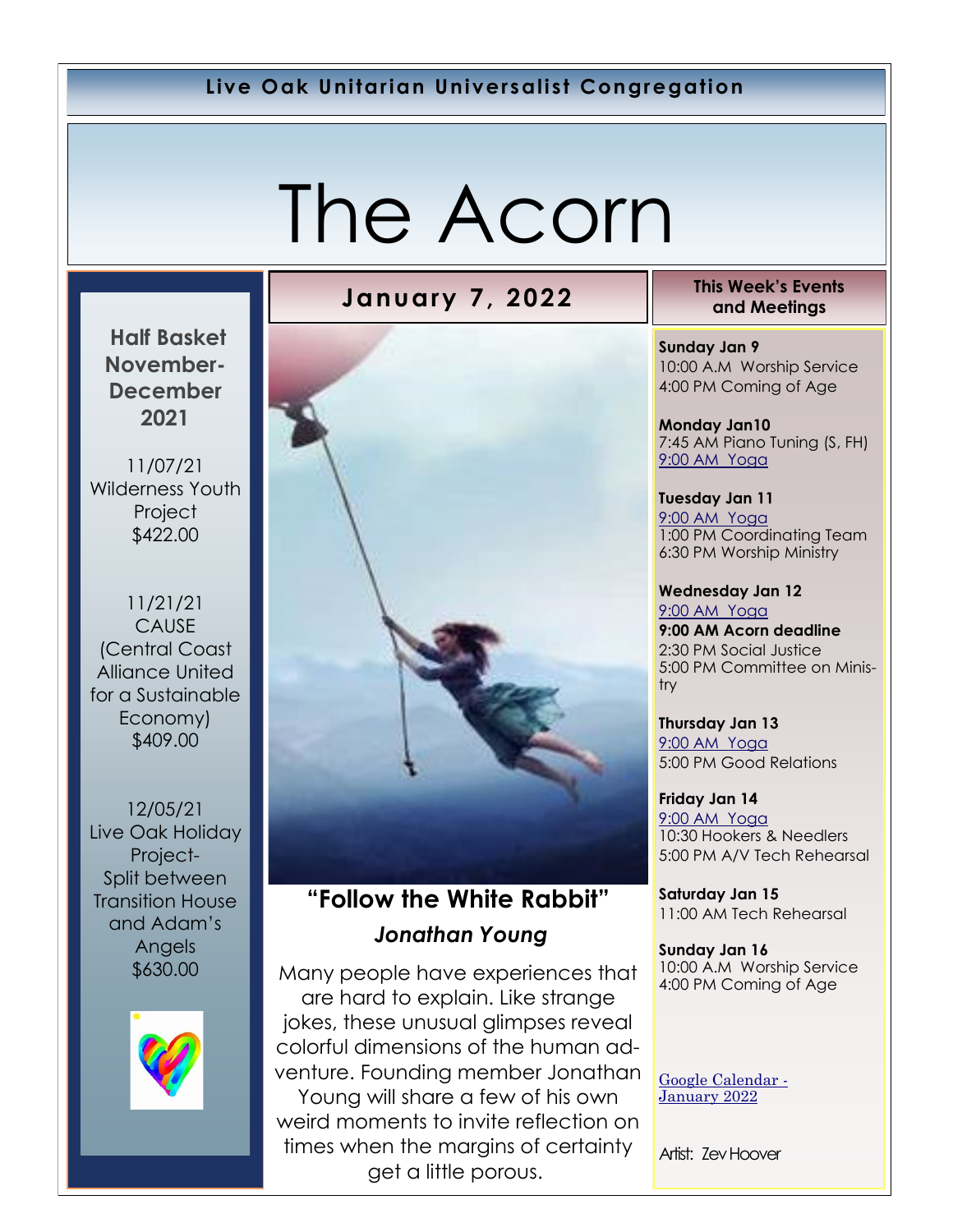**PAGE 2 THE ACORN** 

## **Worship Service 01.09.22**

# **Live Oak Unitarian Universalist Congregation of Goleta Order of Service January 9, 2022** *Follow the White Rabbit* **Worship Service by Jonathan Young Worship Associate: Megan Moyer A/V support: Michael Wittman; Tech support: Paris Psaros**

**Music for Gathering** (begins at 9:50 a.m.) John Douglas, Music Director

**Prelude** ~ *White Rabbit* Nansie Douglas Words & Music: Grace Slick

**Welcome Song** ~ *Voice Still and Small #391* Words & Music: John Corrado

**Welcome Megan Moyer, Worship Associate Megan Moyer**, Worship Associate

#### **Chalice Lighting Chalice Lighting and Chalice Lighting According Moyer According Moyer According Moyer According Moyer According Moyer According Moyer According Moyer According Moyer According Moyer According Motor Accord**

For the gift of this day and for our community of spiritual nurture and compassion, we give thanks. We light this chalice as a symbol of our faith. May our many sparks meet and merge in communion of heart and soul. -Bruce Southworth

### **Call to Worship Call to Worship Jonathan Young**

**Opening Song** ~ *Sleep, My Child #409* Words: Alicia S. Carpenter; Music: Welsh melody

#### **Message for All Ages** *All Ages* **Jonathan Young**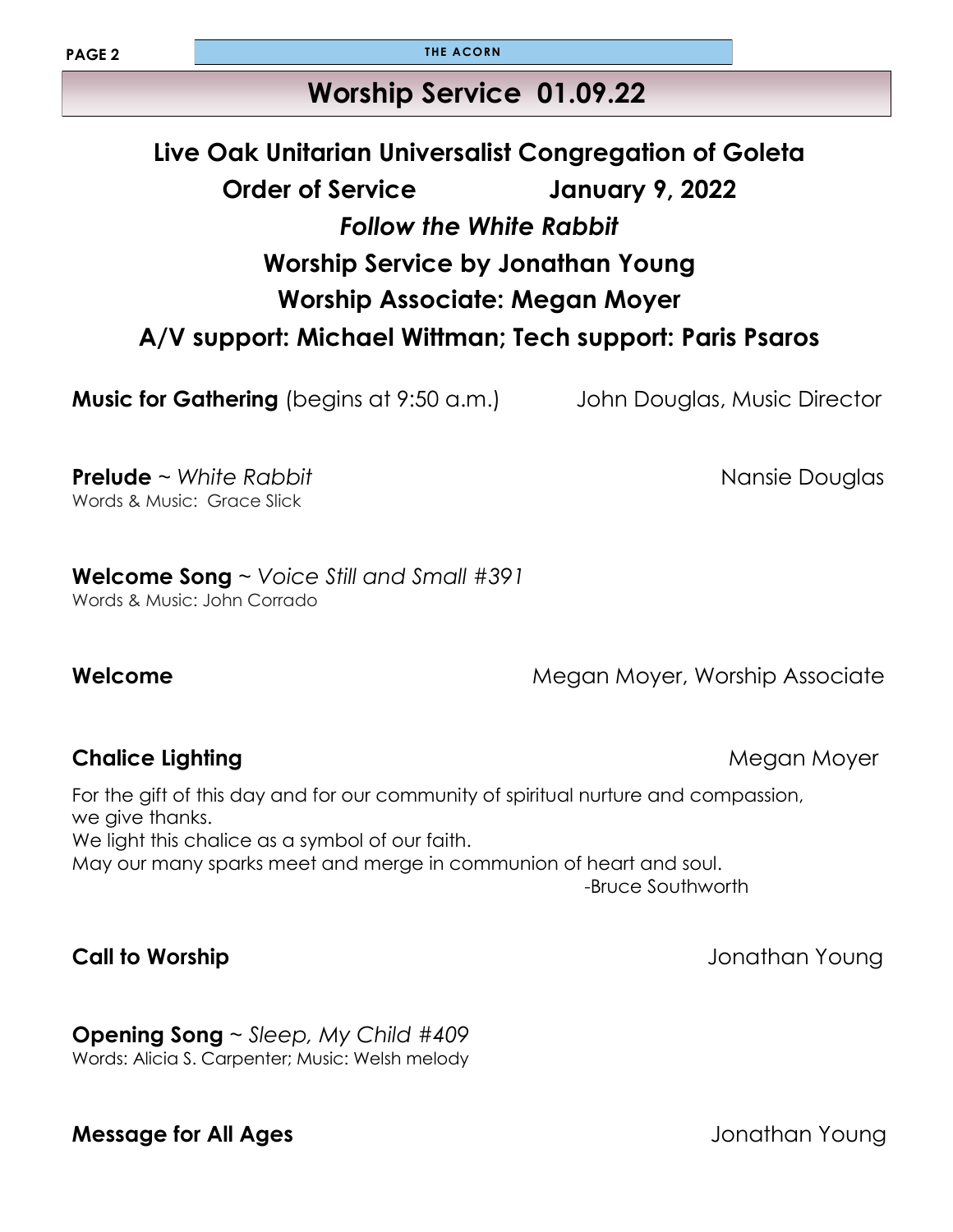| <b>Worship Service 01.09.22</b> |  |
|---------------------------------|--|
|                                 |  |

**THE ACORN**

### **Sharing of Joys and Sorrows and Sorrows and Sorrows and Sorrows and Sorrows and Sorrows and Moyer and Moyer and Moyer And Moyer and Moyer and Moyer and Moyer and Moyer and Moyer and Moyer and Moyer and Moyer and Moyer and**

### **Congregational Response** ~ *When Our Heart Is in a Holy Place #1008* Words & Music: Joyce Poley

**Musical Response** ~ *Bird on a Wire* Nansie Douglas

Words & Music: Leonard Cohen

**Sharing in Stewardship** *Megan Moyer* **Megan Moyer** 

**Closing Song** ~ *Return Again #1011*

Words & Music: Shlomo Carlebach

**Sung Response ~** *Go Now in Peace #413* Words & Music: Natalie Sleeth

## **Chalice Extinguishing Chalice Extinguishing**

**Postlude ~** *Anthem* Nansie Douglas Words and Music: Leonard Cohen

## *Five-minute break and then all are invited to re-gather for our social time.*



**Meditation Megan Moyer** 

**Homily** *Follow the White Rabbit Pollow the White Rabbit Pollogy <i>Jonathan Young* 

**Benediction** Jonathan Young

#### **Live Oak Sunday Worship January 9, 2022 10:00 AM**

https://**[zoom.us/j/991200709](https://zoom.us/j/991200709)**

**Meeting ID**: 991 200 709

**Dial by your location** 

+1 253 215 8782 US +1 301 715 8592 US

Find your local number: <https://zoom.us/u/a3HkXnuGD>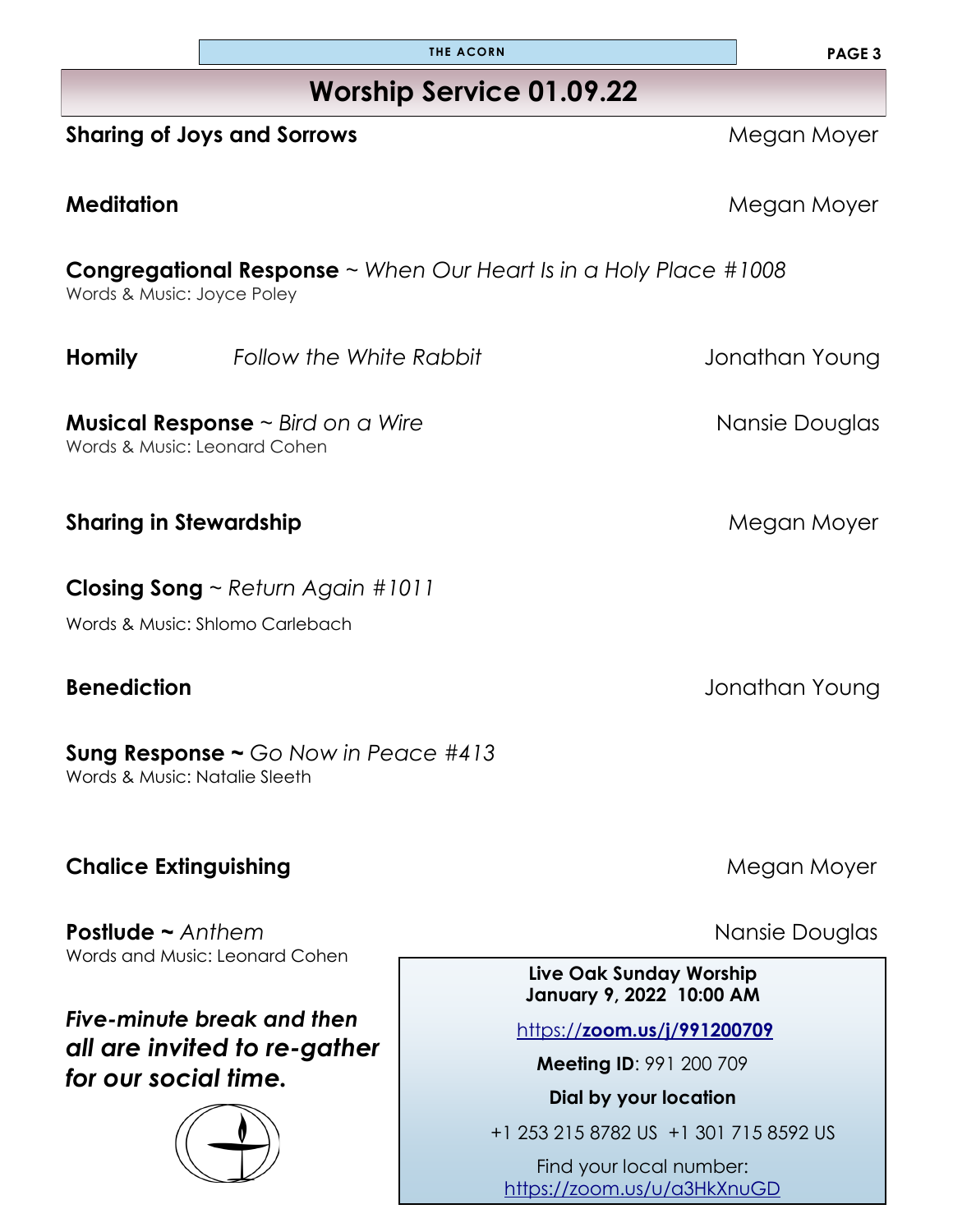**PAGE 4 THE ACORN** 

## **Upcoming Services**

## **January 16 Hymon Johnson**

## *Principles and Practice*

Hymon Johnson is an emeritus professor and published poet. He grew up in the Catholic faith and spent well over 40 years studying the world's scriptures and major faith traditions, and following the universal teachings of Paramahansa Yogananda, Sathya Sai Baba, and others. He has been an advocate for peace, unity, and human harmony throughout his life and has deepseated convictions about ethics, equity, and humankind's noble goal of Self-Knowledge.

# **Live Oak in-person Covid protocol for live attendance**

- Please stay home and join the service via Zoom if you are sick (running a temperature and/or having cold-like symptoms) or have been exposed recently to someone with Covid.
- Only fully vaccinated individuals (with boosters, if eligible) are able to gather in person.
- Everyone must wear masks at all times (N95 or surgical), maintain social distancing, and observe hand hygiene.
- Unless previously screened, please arrive early to be screened (show proof of vaccination record and affix clearance sticker on name badge) Thank you!

# **Pastoral Care in January**

Many thanks to those who make it possible for your minister to take much needed time off! Our Worship Ministry will be facilitating interesting and engaging Sunday services, and the Pastoral Care Ministry will cover any pastoral issues. If you need pastoral support, please contact your Pastoral Care person or the person listed as below. Wishing you all a very happy and safe holiday season and may 2022 be kind to us all.

With love and blessings, Rev. Tamara

> 1/3-1/9: Colleen Poulsen 1/10-1/16: Roberta Weissglass 1/17-1/23: Priscilla Marchus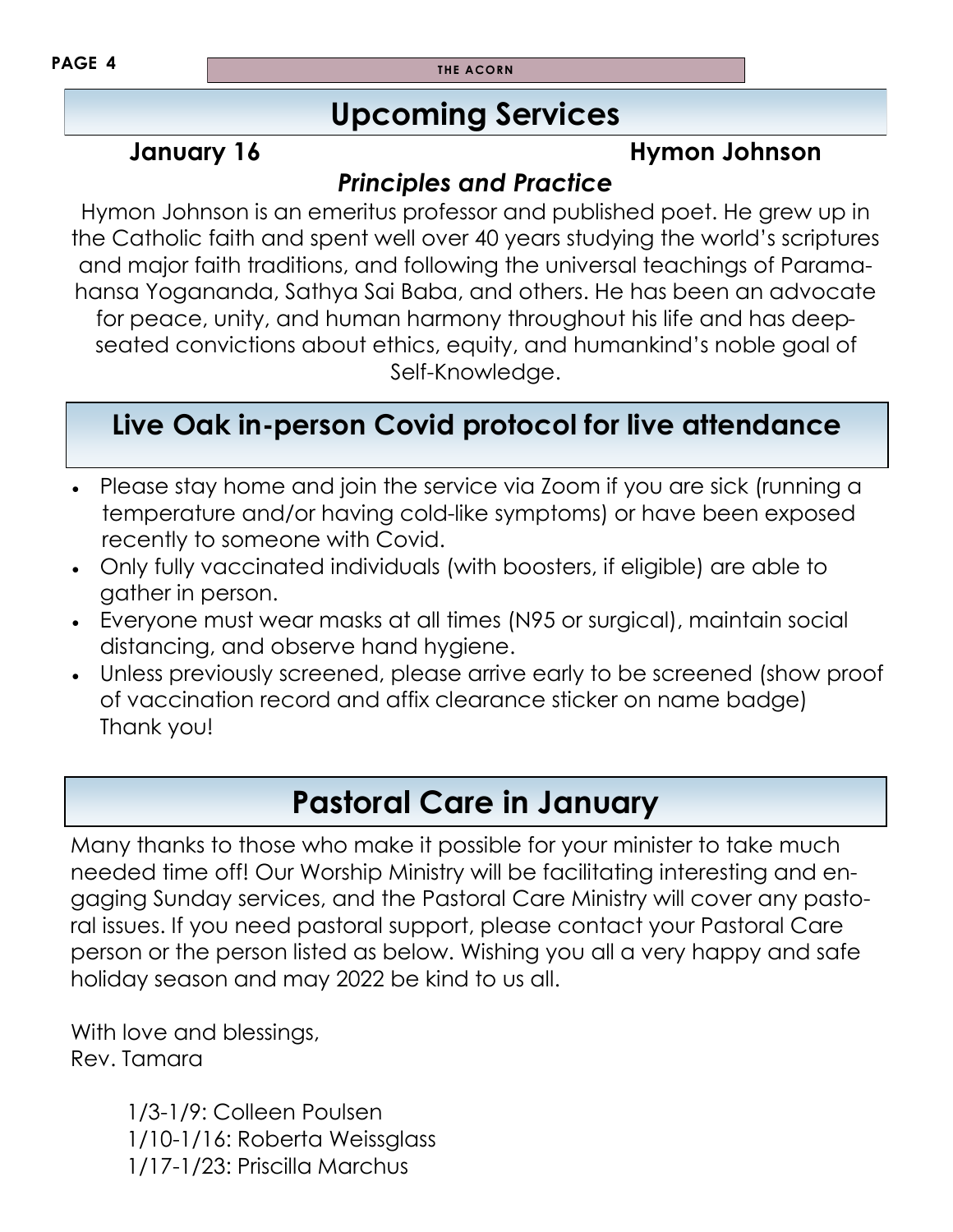# **Social Justice Upcoming Activities 01.09.22**

**"If you are neutral in situations of injustice, you have chosen the side of the oppressor." ~Desmond Tutu**

 1. **January 10 – LGBTQ+ Folks, Families and Faith: the Journey to Acceptance, PFLAG meeting, 7pm, Email for link to the meeting: [pflagsantabarbara@gmail.com o](mailto:pflagsantabarbara@gmail.com)r** 

#### **[CLICK HERE TO REGISTER](https://r20.rs6.net/tn.jsp?f=001BqiWg5cZMg9NgIjsAivyt1aO7o4d1NSNdf7IVfdOnOiiq1lMfAr1w0uo_dbya_qcRM0IRcy1JMTKhTAXnd-l65ffp0Otm-K-BXWs-TVhRG7TnB585uTfUmK_4pxXd4dK4DaXWkJvOUcY6dXfr_fxJ6dzMdA-pj3H&c=v7wfiJp4-K_CKxPRtxWlkrqzuKgBIM_U4UETX5WKPxiEoay9e77Y-A==&ch=zfrz)**

 2. **January 14, Angela Davis in a Community Conversation, "How America Can Change,"** sponsored by Fielding University, The Fund for SB and Healing Justice 6:00-7:00pm. This will be both in person at the Hilton SB Beachfront Resort and virtual. [Video Conference Link.](https://www.youtube.com/c/FieldingEdu) 

# **An Ask from Your Live Oak Board**

Wonderful Members and Friends,

We are looking for someone to take on our Stewardship campaign this year. We have reached out to some, but thought this could reach a larger number of you. The campaign this year will most likely be all online, as it was done last year so successfully by Carrie Topliffe. Carrie has even offered to help guide and support the person or persons who choose to take this on. Would you be willing to see this through? Please give it some thought and then reach out to any board member with your good news!

Thank you,

Your Live Oak Board Members Megan Moyer, Mary Johnson, Teka Penteriche, Larry Bishop, Clacey Kahn, Holly Drayton, and Wendy Morgan

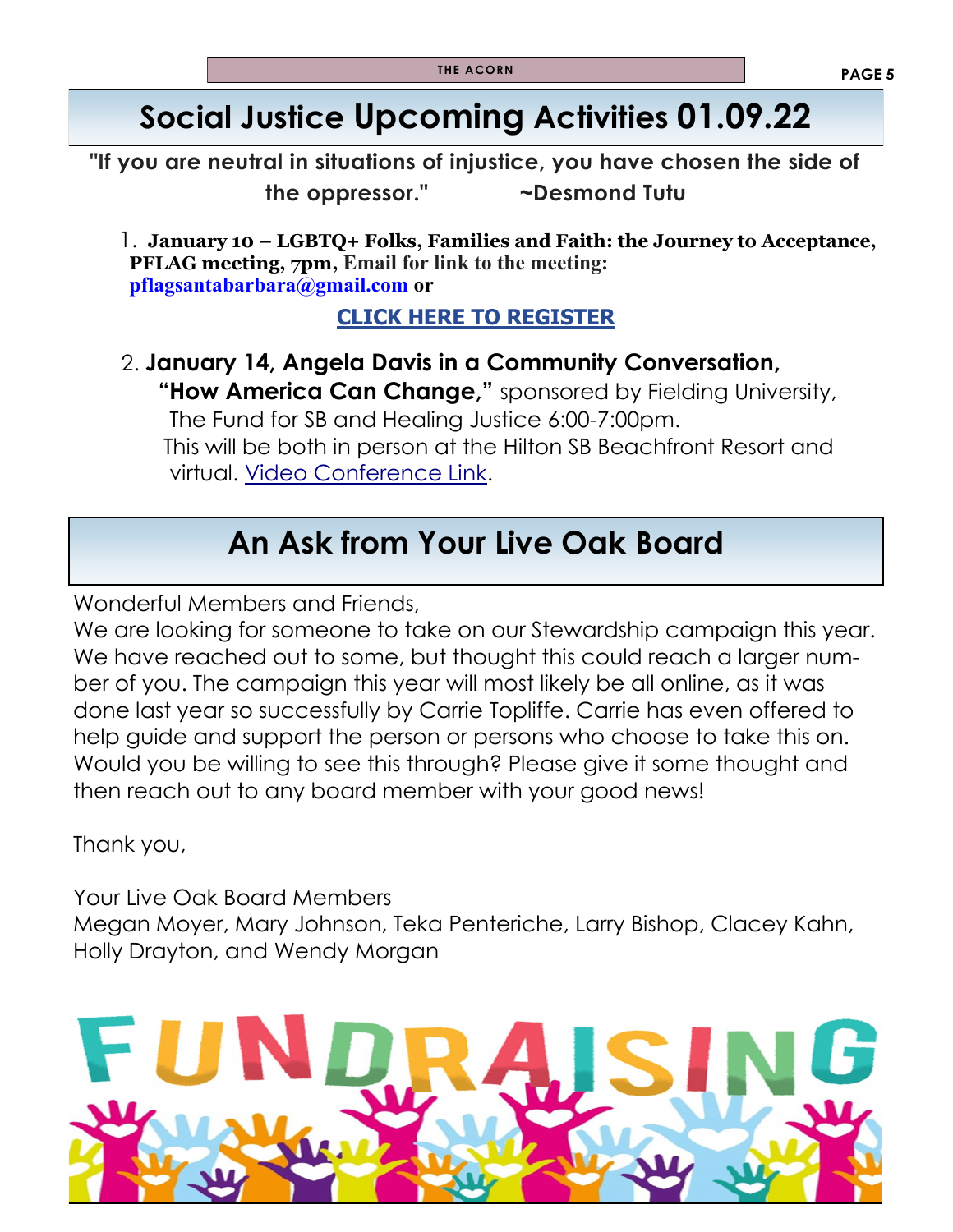#### **PAGE 6**

# **Religious Exploration 01.09.22**

### **THIS WEEK IN RELIGIOUS EXPLORATION**

## **COMING OF AGE**

Teens: We do come back this week to Mary and Rachel this Sunday at 4:00 PM. HOWEVER, this week and possibly next **might be** on Zoom because of Omicron. I wish it were different, but seems like a lot of folks are being exposed right now. Stay tuned, we will make a decision by Friday evening so watch for text/emails.

### *You resume on January 9 @ 4:00PM with Mary and Rachel***.**

#### *If it becomes necessary to go ZOOM here is the link, and know we will change back to in-person as soon as possible.*

Also: Note in my CoA newsletter this week that I need a meeting with each of you between Thurs. Jan. 6 and Fri.Jan. 14. Email me with your time preference and no Wednesdays or Saturdays for me, please.



**ELEMENTARY AGES**

**Live Oak Religious Exploration Time: January 9, 2022 4:00 PM** 

**Join Zoom Meeting [https://zoom.us/j/99543805](https://zoom.us/j/9954380524?pwd=UzZORVVKbnhBamtqT2craHE0Y255UT09) [24?pwd=UzZORVVKbnhBa](https://zoom.us/j/9954380524?pwd=UzZORVVKbnhBamtqT2craHE0Y255UT09) [mtqT2craHE0Y255UT09](https://zoom.us/j/9954380524?pwd=UzZORVVKbnhBamtqT2craHE0Y255UT09)**

> **Meeting ID: 995 438 0524 Password: 007564**

Was hoping to see you all this week but live class does not seem wise right now and most of the school age kids are not interested in being on Zoom anymore. This Sunday's RE class is cancelled this week. Let's do our part around staying safe and hoping this surge is short lived. Thank you.

Contact Steven [dresteven@liveoakgoleta.org](mailto:dresteven@liveoakgoleta.org) for RE/kid related issues RE/kid related items

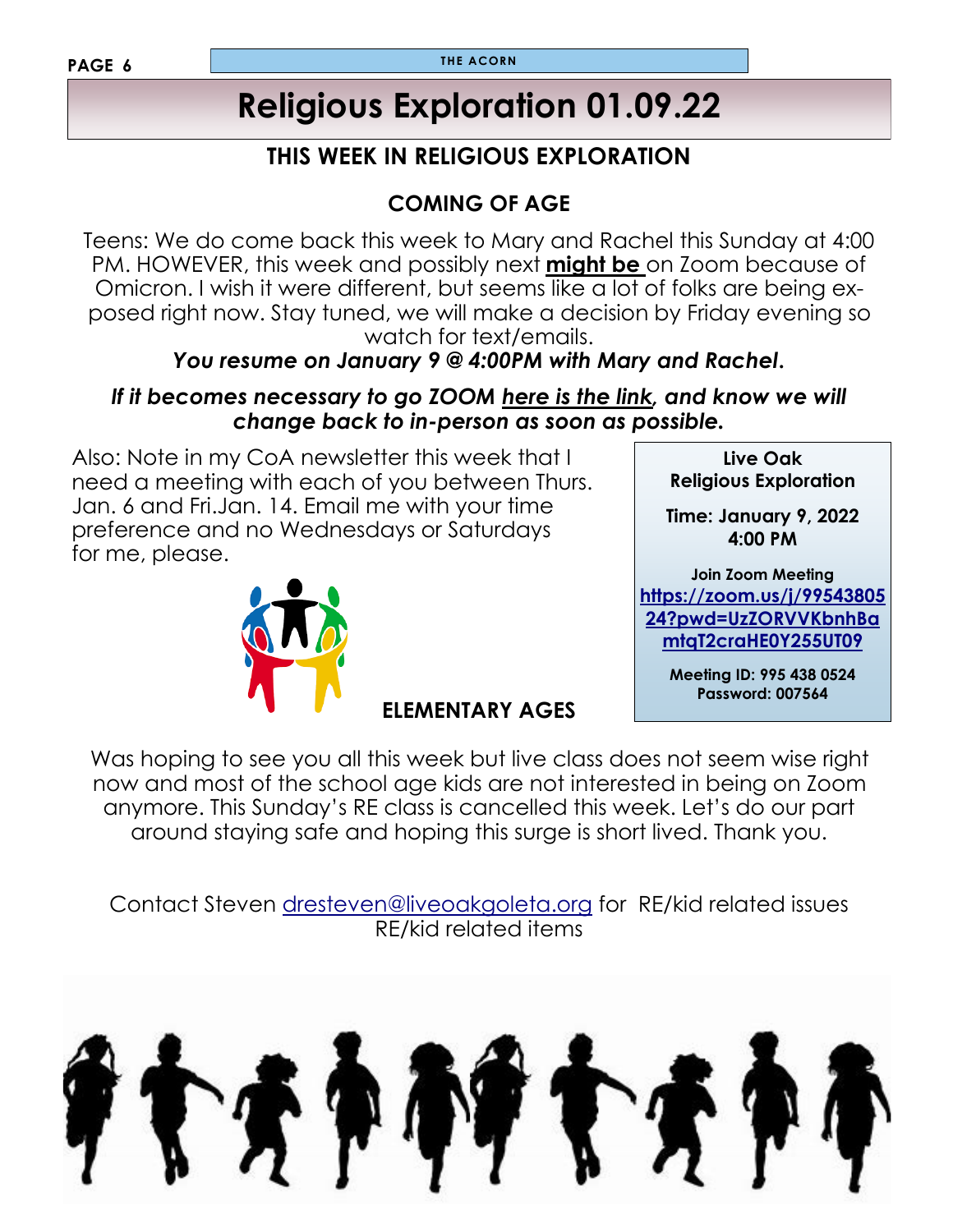## **Food Collection continues**

Thanks as always to those of you who continue to generously contribute food to the Santa Barbara Food Bank. Your generosity is truly heartwarming! This terrific organization is filling an even larger-than-usual need in our community. We are glad to have Live Oak support their efforts, and workers at the Food Bank continue to express their appreciation!

Let's remember that Food Equity has not yet been achieved, so your gift of FOOD to the community is a beautiful thing and a critical and compassionate humanitarian effort!

Items that are particularly appreciated include: canned goods such as tuna, fruit, beans, and soups; peanut butter; pasta; rice; cereal. We gather items every Tuesday.

Food may be donated in one of three ways on any day of the week.

(1)You can drop off donations in boxes that we have put out at Live Oak on the patio just outside of the cottage;

(2) You can drop off donations in a box we have left outside of our front door at home: 6542 Camino Caseta in Goleta; or

(3) You can get in touch with us via email ([morganfamily1@cox.net\)](mailto:morganfamily1@cox.net) for a pickup at your home. Just leave food donations in a bag (preferably paper) outside of your door.

Thanks for your support of families in our community! Carter and Wendy Morgan

Affordable, safe, quality housing <sup>and</sup> human services<br><sup>Ind</sup> hat... Affordable, safe, quality in counter<br>Access to parks and natural resources<br>Equity in County P built and natural services<br>obs and natural environments d natural resources<br>Equity in County pract Equity in County<br>Access to affordable, healthy, local food<br>Faultable law and *lues*: Early childhood development<br>tem *childhood development* Equitable law and justice system "ood development<br>Economic development<br>"<sup>hbor</sup>hoods Community and public safety **Strong, vibrant neighborhoods**<br>efficient trans Access to safe and efficient transportation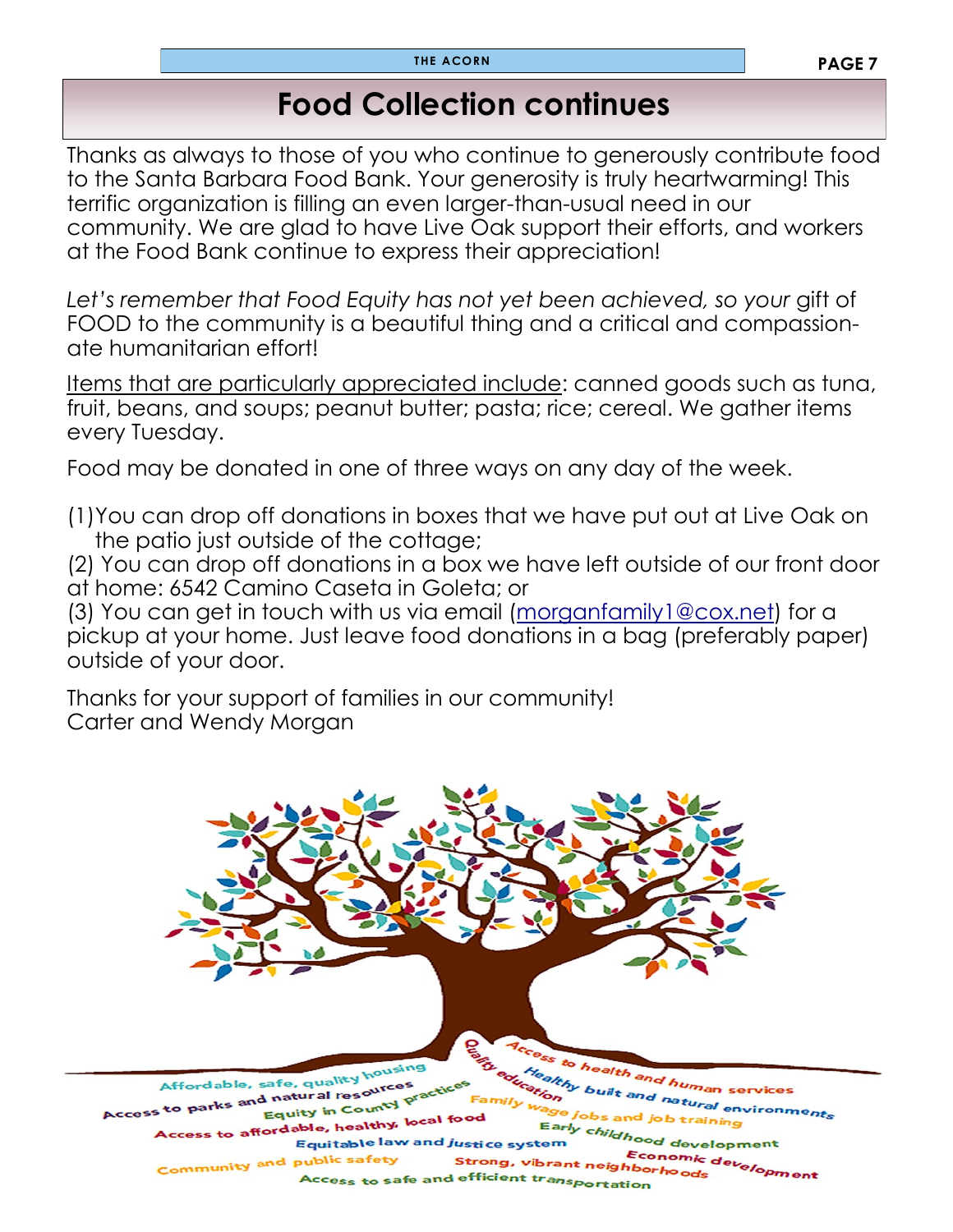# **Did You Know…..?**

### *"Did You Know?"*

*Live Oak Unitarian Universalist Congregation is highlighting famous Unitarians and Universalists who were/are an influential part of the roots, heritage, and history of Unitarian Universalism. After co-existing for hundreds of years, on May 12, 1961, the American Unitarian Association and the Universalist Church of America merged.* 

*"Did You Know"* - *written by Robb Rice (and co-authored by Barbara Kuhn and Al Ronyecz) on behalf of the Membership Ministry - will be a monthly feature in the Acorn, and will appear in a special section of the Live Oak website.*

**Clarissa Harlowe Barton** Universalist, (December 25, 1821 – April 12, 1912) was an American nurse who founded the [American Red Cross.](https://en.wikipedia.org/wiki/American_Red_Cross) She was a hospital nurse in the [American Civil War,](https://en.wikipedia.org/wiki/American_Civil_War) a teacher, activist, and a [patent clerk.](https://en.wikipedia.org/wiki/Patent_clerk) 

In 1855, she moved to Washington D.C. and began work as a clerk in the [US](https://en.wikipedia.org/wiki/US_Patent_Office)  [Patent Office;](https://en.wikipedia.org/wiki/US_Patent_Office) this was the first time a woman received a salary equal to a man's salary.

In 1864, during the Civil War, she was appointed as the "lady in charge" of the Union Army's hospitals at the front. She was also known as the "[Florence](https://en.wikipedia.org/wiki/Florence_Nightingale)  [Nightingale](https://en.wikipedia.org/wiki/Florence_Nightingale) of America."

After the Civil War, and following many other accomplishments, she created a movement to gain recognition for the International Committee of the Red Cross. Barton became President of the American branch of the society, and the first local society was founded August 22, 1881 in Dansville, New York.

Barton was highly regarded for being a self-taught nurse, for her humanitarian work, and for her civil rights advocacy at a time before women had the right to vote. She was inducted into the [National Women's Hall of Fame](https://en.wikipedia.org/wiki/National_Women%27s_Hall_of_Fame) in 1973.

In a letter to her sister, she wrote: "My dear friend and sister: Your belief that I *am a Universalist is as correct as your greater belief that you are one yourself, a belief in which all who are privileged to possess it rejoice. In my case, it was a great gift, like St. Paul, I "was born free", and saved the pain of reaching it through years of struggle and doubt."* 

For more information about Clara Barton, go to Wikipedia.com.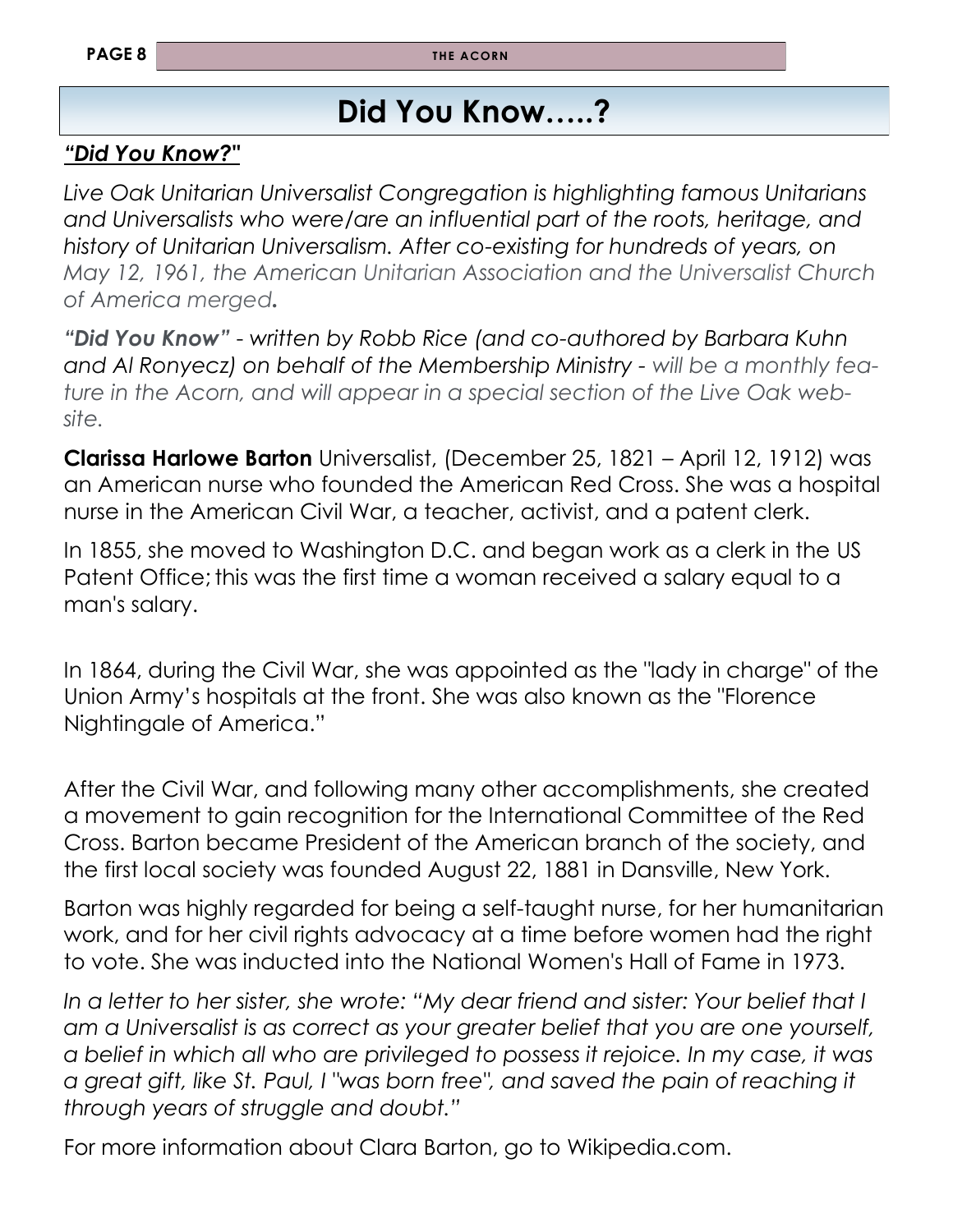#### **THE ACORN**



#### Clara Harlowe Barton, American nurse and founder of the Red Cross, teacher and activist, and DID YOU KNOW she was also a UU??

## **Live Oak January Birthdays**

| <b>Gil Green</b>    | 1/4  |  |
|---------------------|------|--|
| Pat Johnson         | 1/6  |  |
| Linda Hill          | 1/7  |  |
| Colleen Poulsen     | 1/9  |  |
| David Echols        | 1/11 |  |
| Priscilla Marchus   | 1/22 |  |
| <b>John Douglas</b> | 1/22 |  |
| Lura Pearson        | 1/23 |  |
| Rashun Drayton      | 1/23 |  |
| Kaia Drayton        | 1/26 |  |
| Donald Martin       | 1/31 |  |

#### **Live Oak Unitarian Universalist Congregation**

#### **Live Oak Staff and Office Hours**

**Rev. Tamara Casanova Suzuki** [revtamarasuzuki](mailto:revtamarasuzuki@gmail.com)  [@gmail.com](mailto:revtamarasuzuki@gmail.com)  805.967.7867 x 1 by appointment

**Steven Lovelace, Director of Religious Exploration** [dresteven](mailto:dresteven@liveoakgoleta.org) [@liveoakgoleta.](mailto:dresteven@liveoakgoleta.org) [org](mailto:dresteven@liveoakgoleta.org) 805.967.7867 by appointment

#### **John Douglas, Music Director** [jed805@gmail.com](mailto:jed805@gmail.com) 805.284.2082

**Administrator** [administrator](mailto:administrator@liveoakgoleta.org)  [@liveoakgoleta.org](mailto:administrator@liveoakgoleta.org) 805.967.7867 x 1

**Janet Mocker, Bookkeeper** [bookkeeper](mailto:sbsurj@gmail.com)  [@liveoakgoleta.org](mailto:sbsurj@gmail.com)

#### **Coordinating Team coordinatingteam** [@liveoakgoleta.org](mailto:coordinatingteam@liveoakgoleta.org)